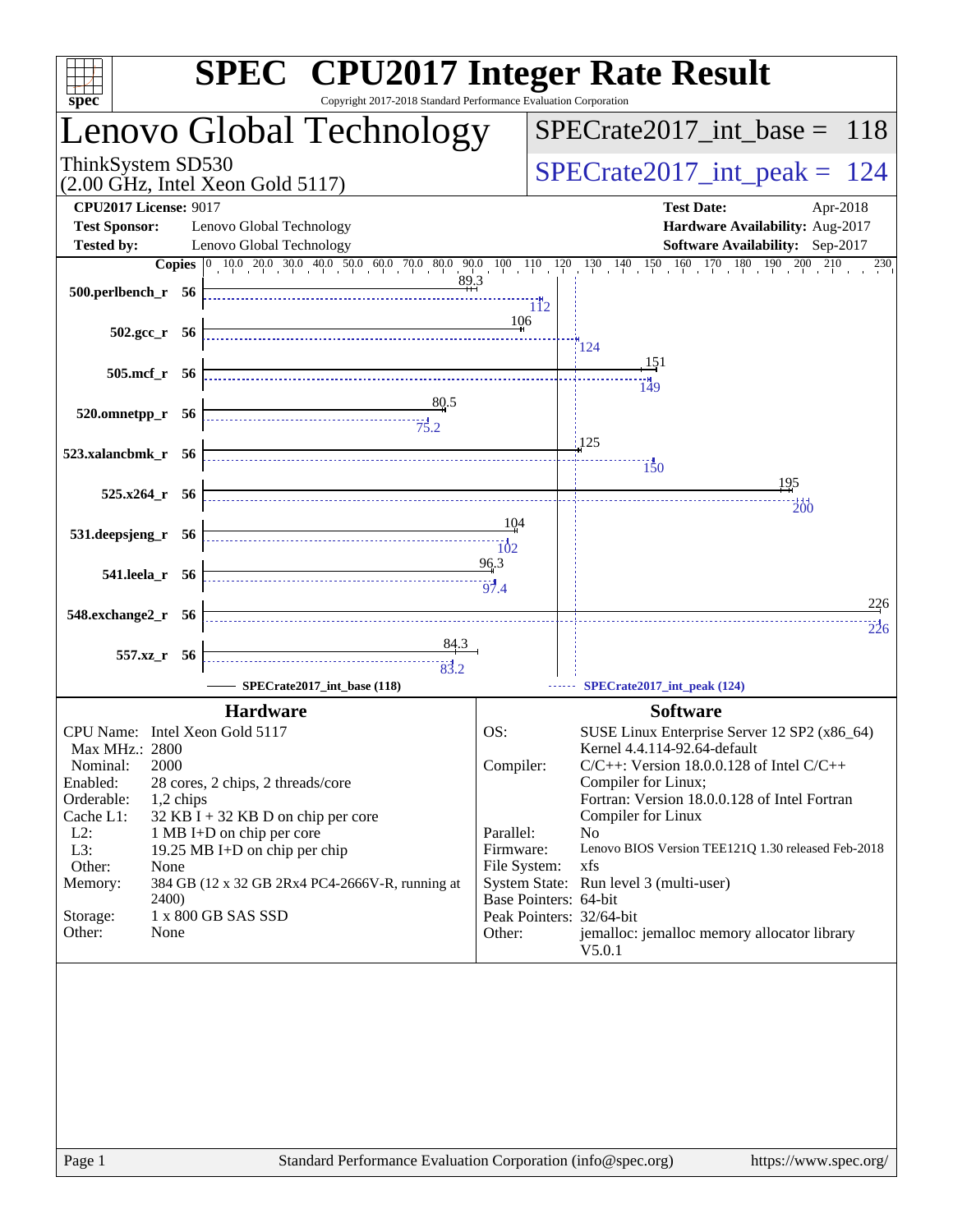

## Lenovo Global Technology

[SPECrate2017\\_int\\_base =](http://www.spec.org/auto/cpu2017/Docs/result-fields.html#SPECrate2017intbase) 118

(2.00 GHz, Intel Xeon Gold 5117)

**[CPU2017 License:](http://www.spec.org/auto/cpu2017/Docs/result-fields.html#CPU2017License)** 9017 **[Test Date:](http://www.spec.org/auto/cpu2017/Docs/result-fields.html#TestDate)** Apr-2018

**[Test Sponsor:](http://www.spec.org/auto/cpu2017/Docs/result-fields.html#TestSponsor)** Lenovo Global Technology **[Hardware Availability:](http://www.spec.org/auto/cpu2017/Docs/result-fields.html#HardwareAvailability)** Aug-2017

ThinkSystem SD530  $SPECrate2017\_int\_peak = 124$ 

**[Tested by:](http://www.spec.org/auto/cpu2017/Docs/result-fields.html#Testedby)** Lenovo Global Technology **[Software Availability:](http://www.spec.org/auto/cpu2017/Docs/result-fields.html#SoftwareAvailability)** Sep-2017

#### **[Results Table](http://www.spec.org/auto/cpu2017/Docs/result-fields.html#ResultsTable)**

|                           | <b>Base</b>   |                |              |                | <b>Peak</b>  |                |       |               |                |              |                |              |                |              |
|---------------------------|---------------|----------------|--------------|----------------|--------------|----------------|-------|---------------|----------------|--------------|----------------|--------------|----------------|--------------|
| <b>Benchmark</b>          | <b>Copies</b> | <b>Seconds</b> | <b>Ratio</b> | <b>Seconds</b> | <b>Ratio</b> | <b>Seconds</b> | Ratio | <b>Copies</b> | <b>Seconds</b> | <b>Ratio</b> | <b>Seconds</b> | <b>Ratio</b> | <b>Seconds</b> | <b>Ratio</b> |
| $500$ .perlbench r        | 56            | 976            | 91.3         | 1014           | 87.9         | 998            | 89.3  | 56            | 788            | 113          | 795            | 112          | 793            | <b>112</b>   |
| $502.\text{gcc}_{r}$      | 56            | 741            | 107          | 747            | 106          | 749            | 106   | 56            | 634            | 125          | 638            | 124          | 637            | 124          |
| $505$ .mcf r              | 56            | 599            | 151          | 600            | 151          | 619            | 146   | 56            | 606            | 149          | 607            | 149          | 610            | 148          |
| 520.omnetpp_r             | 56            | 909            | 80.8         | 913            | 80.5         | 921            | 79.8  | 56            | 977            | 75.2         | 983            | 74.7         | 977            | 75.2         |
| 523.xalancbmk r           | 56            | 473            | 125          | 473            | 125          | 470            | 126   | 56            | 394            | <b>150</b>   | 394            | 150          | 393            | 150          |
| 525.x264 r                | 56            | 502            | 195          | 509            | 193          | 499            | 197   | 56            | 495            | 198          | 490            | <b>200</b>   | 486            | 202          |
| 531.deepsjeng_r           | 56            | 612            | 105          | 618            | 104          | 619            | 104   | 56            | 632            | <b>102</b>   | 632            | 102          | 631            | 102          |
| 541.leela r               | 56            | 963            | 96.3         | 965            | 96.1         | 958            | 96.8  | 56            | 952            | 97.4         | 951            | 97.5         | 955            | 97.1         |
| 548.exchange2_r           | 56            | 650            | 226          | 650            | 226          | 650            | 226   | 56            | 650            | 226          | 649            | 226          | 650            | 226          |
| 557.xz r                  | 56            | 662            | 91.4         | 719            | 84.2         | 718            | 84.3  | 56            | 727            | 83.2         | 726            | 83.3         | 727            | 83.1         |
| $SPECrate2017$ int base = |               |                | 118          |                |              |                |       |               |                |              |                |              |                |              |

**[SPECrate2017\\_int\\_peak =](http://www.spec.org/auto/cpu2017/Docs/result-fields.html#SPECrate2017intpeak) 124**

Results appear in the [order in which they were run.](http://www.spec.org/auto/cpu2017/Docs/result-fields.html#RunOrder) Bold underlined text [indicates a median measurement.](http://www.spec.org/auto/cpu2017/Docs/result-fields.html#Median)

#### **[Submit Notes](http://www.spec.org/auto/cpu2017/Docs/result-fields.html#SubmitNotes)**

 The numactl mechanism was used to bind copies to processors. The config file option 'submit' was used to generate numactl commands to bind each copy to a specific processor. For details, please see the config file.

#### **[Operating System Notes](http://www.spec.org/auto/cpu2017/Docs/result-fields.html#OperatingSystemNotes)**

Stack size set to unlimited using "ulimit -s unlimited"

#### **[General Notes](http://www.spec.org/auto/cpu2017/Docs/result-fields.html#GeneralNotes)**

Environment variables set by runcpu before the start of the run: LD\_LIBRARY\_PATH = "/home/cpu2017.1.0.2.ic18.0/lib/ia32:/home/cpu2017.1.0.2.ic18.0/lib/intel64" LD\_LIBRARY\_PATH = "\$LD\_LIBRARY\_PATH:/home/cpu2017.1.0.2.ic18.0/je5.0.1-32:/home/cpu2017.1.0.2.ic18.0/je5.0.1-64" Binaries compiled on a system with 1x Intel Core i7-4790 CPU + 32GB RAM memory using Redhat Enterprise Linux 7.4 Transparent Huge Pages enabled by default Prior to runcpu invocation Filesystem page cache synced and cleared with: sync; echo 3> /proc/sys/vm/drop\_caches runcpu command invoked through numactl i.e.: numactl --interleave=all runcpu <etc> jemalloc: configured and built at default for 32bit (i686) and 64bit (x86\_64) targets; jemalloc: built with the RedHat Enterprise 7.4, and the system compiler gcc 4.8.5; jemalloc: sources avilable from jemalloc.net or <https://github.com/jemalloc/jemalloc/releases>

**(Continued on next page)**

| Page 2 | Standard Performance Evaluation Corporation (info@spec.org) | https://www.spec.org/ |
|--------|-------------------------------------------------------------|-----------------------|
|--------|-------------------------------------------------------------|-----------------------|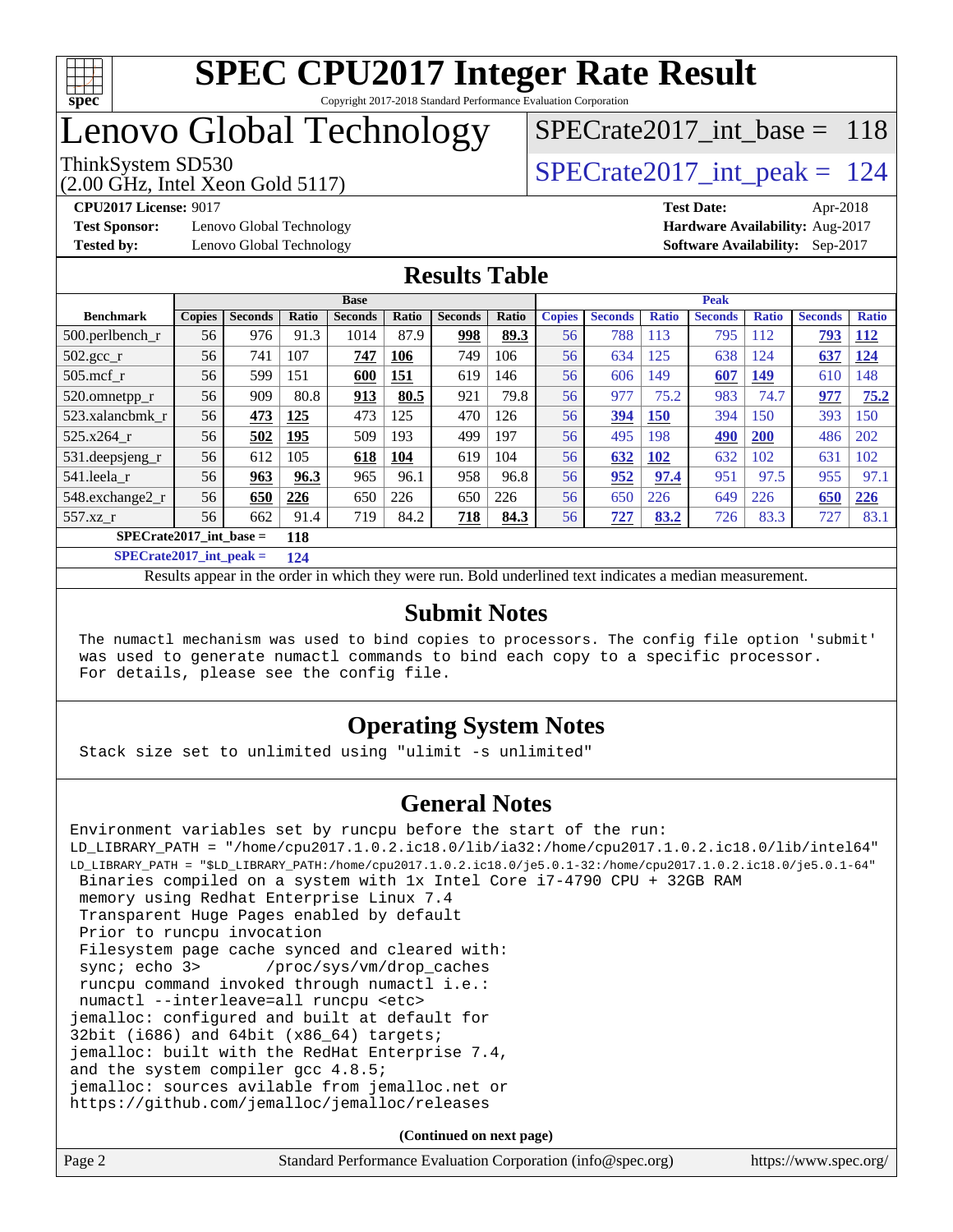

# **[SPEC CPU2017 Integer Rate Result](http://www.spec.org/auto/cpu2017/Docs/result-fields.html#SPECCPU2017IntegerRateResult)**

Copyright 2017-2018 Standard Performance Evaluation Corporation

Lenovo Global Technology

 $SPECrate2017\_int\_base = 118$ 

(2.00 GHz, Intel Xeon Gold 5117) ThinkSystem SD530  $SPECrate2017\_int\_peak = 124$ 

**[Test Sponsor:](http://www.spec.org/auto/cpu2017/Docs/result-fields.html#TestSponsor)** Lenovo Global Technology **[Hardware Availability:](http://www.spec.org/auto/cpu2017/Docs/result-fields.html#HardwareAvailability)** Aug-2017 **[Tested by:](http://www.spec.org/auto/cpu2017/Docs/result-fields.html#Testedby)** Lenovo Global Technology **[Software Availability:](http://www.spec.org/auto/cpu2017/Docs/result-fields.html#SoftwareAvailability)** Sep-2017

**[CPU2017 License:](http://www.spec.org/auto/cpu2017/Docs/result-fields.html#CPU2017License)** 9017 **[Test Date:](http://www.spec.org/auto/cpu2017/Docs/result-fields.html#TestDate)** Apr-2018

#### **[General Notes \(Continued\)](http://www.spec.org/auto/cpu2017/Docs/result-fields.html#GeneralNotes)**

Yes: The test sponsor attests, as of date of publication, that CVE-2017-5754 (Meltdown) is mitigated in the system as tested and documented. Yes: The test sponsor attests, as of date of publication, that CVE-2017-5753 (Spectre variant 1) is mitigated in the system as tested and documented. Yes: The test sponsor attests, as of date of publication, that CVE-2017-5715 (Spectre variant 2) is mitigated in the system as tested and documented.

#### **[Platform Notes](http://www.spec.org/auto/cpu2017/Docs/result-fields.html#PlatformNotes)**

Page 3 Standard Performance Evaluation Corporation [\(info@spec.org\)](mailto:info@spec.org) <https://www.spec.org/> BIOS configuration: Choose Operating Mode set to Maximum Performance SNC set to Enable DCU Streamer Prefetcher set to Disable MONITOR/MWAIT set to Enable Execute Disable Bit set to Disable DCA set to Enable Sysinfo program /home/cpu2017.1.0.2.ic18.0/bin/sysinfo Rev: r5797 of 2017-06-14 96c45e4568ad54c135fd618bcc091c0f running on stark-04 Tue Apr 10 22:29:16 2018 SUT (System Under Test) info as seen by some common utilities. For more information on this section, see <https://www.spec.org/cpu2017/Docs/config.html#sysinfo> From /proc/cpuinfo model name : Intel(R) Xeon(R) Gold 5117 CPU @ 2.00GHz 2 "physical id"s (chips) 56 "processors" cores, siblings (Caution: counting these is hw and system dependent. The following excerpts from /proc/cpuinfo might not be reliable. Use with caution.) cpu cores : 14 siblings : 28 physical 0: cores 0 1 2 3 4 5 6 8 9 10 11 12 13 14 physical 1: cores 0 1 2 3 4 5 6 8 9 10 11 12 13 14 From lscpu: Architecture: x86\_64 CPU op-mode(s): 32-bit, 64-bit Byte Order: Little Endian CPU(s): 56 On-line CPU(s) list: 0-55 Thread(s) per core: 2 Core(s) per socket: 14 Socket(s): 2 NUMA node(s): 4 Vendor ID: GenuineIntel **(Continued on next page)**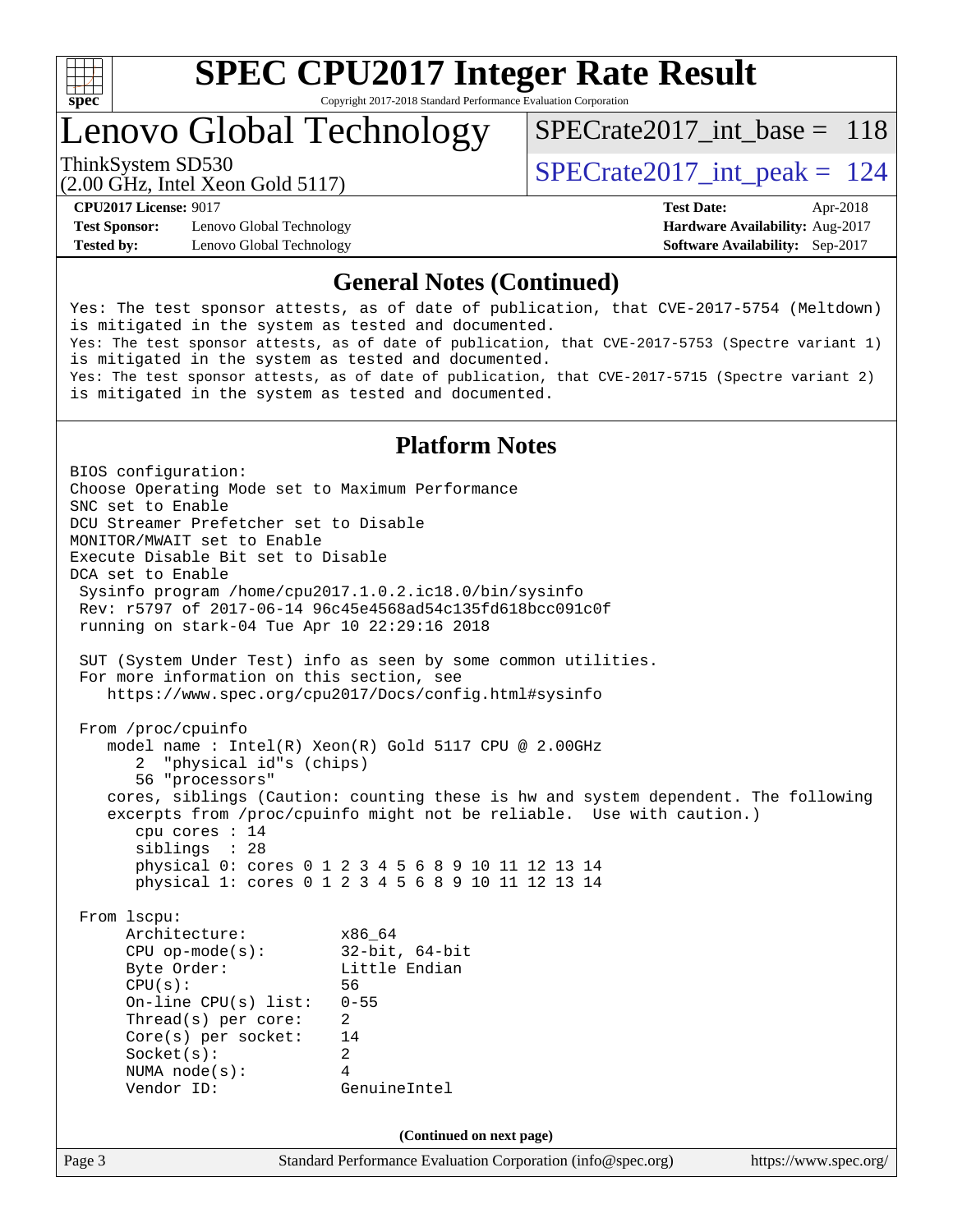

# **[SPEC CPU2017 Integer Rate Result](http://www.spec.org/auto/cpu2017/Docs/result-fields.html#SPECCPU2017IntegerRateResult)**

Copyright 2017-2018 Standard Performance Evaluation Corporation

## Lenovo Global Technology

[SPECrate2017\\_int\\_base =](http://www.spec.org/auto/cpu2017/Docs/result-fields.html#SPECrate2017intbase) 118

(2.00 GHz, Intel Xeon Gold 5117)

ThinkSystem SD530<br>  $(2.00 \text{ GHz})$  Intel Xeon Gold 5117)

**[CPU2017 License:](http://www.spec.org/auto/cpu2017/Docs/result-fields.html#CPU2017License)** 9017 **[Test Date:](http://www.spec.org/auto/cpu2017/Docs/result-fields.html#TestDate)** Apr-2018

**[Test Sponsor:](http://www.spec.org/auto/cpu2017/Docs/result-fields.html#TestSponsor)** Lenovo Global Technology **[Hardware Availability:](http://www.spec.org/auto/cpu2017/Docs/result-fields.html#HardwareAvailability)** Aug-2017 **[Tested by:](http://www.spec.org/auto/cpu2017/Docs/result-fields.html#Testedby)** Lenovo Global Technology **[Software Availability:](http://www.spec.org/auto/cpu2017/Docs/result-fields.html#SoftwareAvailability)** Sep-2017

#### **[Platform Notes \(Continued\)](http://www.spec.org/auto/cpu2017/Docs/result-fields.html#PlatformNotes)**

| CPU family:                                     | 6                                                                                                                                                                           |  |  |  |  |  |  |
|-------------------------------------------------|-----------------------------------------------------------------------------------------------------------------------------------------------------------------------------|--|--|--|--|--|--|
| Model:                                          | 85                                                                                                                                                                          |  |  |  |  |  |  |
| Model name:                                     | $Intel(R)$ Xeon $(R)$ Gold 5117 CPU @ 2.00GHz                                                                                                                               |  |  |  |  |  |  |
| Stepping:                                       | 4                                                                                                                                                                           |  |  |  |  |  |  |
| CPU MHz:                                        | 1995.306                                                                                                                                                                    |  |  |  |  |  |  |
| BogoMIPS:                                       | 3990.61                                                                                                                                                                     |  |  |  |  |  |  |
| Virtualization:                                 | $VT - x$                                                                                                                                                                    |  |  |  |  |  |  |
| L1d cache:                                      | 32K                                                                                                                                                                         |  |  |  |  |  |  |
| Lli cache:                                      | 32K                                                                                                                                                                         |  |  |  |  |  |  |
| $L2$ cache:                                     | 1024K                                                                                                                                                                       |  |  |  |  |  |  |
| $L3$ cache:                                     | 19712K                                                                                                                                                                      |  |  |  |  |  |  |
| NUMA node0 CPU(s):                              | $0 - 3$ , 7-9, 28-31, 35-37                                                                                                                                                 |  |  |  |  |  |  |
| NUMA nodel CPU(s):                              | 4-6,10-13,32-34,38-41                                                                                                                                                       |  |  |  |  |  |  |
| NUMA node2 CPU(s):                              | 14-17, 21-23, 42-45, 49-51                                                                                                                                                  |  |  |  |  |  |  |
| NUMA node3 CPU(s):                              | $18 - 20$ , $24 - 27$ , $46 - 48$ , $52 - 55$                                                                                                                               |  |  |  |  |  |  |
| Flaqs:                                          | fpu vme de pse tsc msr pae mce cx8 apic sep mtrr pge mca cmov                                                                                                               |  |  |  |  |  |  |
|                                                 | pat pse36 clflush dts acpi mmx fxsr sse sse2 ss ht tm pbe syscall nx pdpe1gb rdtscp                                                                                         |  |  |  |  |  |  |
|                                                 | lm constant_tsc art arch_perfmon pebs bts rep_good nopl xtopology nonstop_tsc                                                                                               |  |  |  |  |  |  |
|                                                 | aperfmperf eagerfpu pni pclmulqdq dtes64 ds_cpl vmx smx est tm2 ssse3 sdbg fma cx16                                                                                         |  |  |  |  |  |  |
|                                                 | xtpr pdcm pcid dca sse4_1 sse4_2 x2apic movbe popcnt tsc_deadline_timer aes xsave                                                                                           |  |  |  |  |  |  |
|                                                 | avx f16c rdrand lahf_lm abm 3dnowprefetch ida arat epb invpcid_single pln pts dtherm<br>intel_pt rsb_ctxsw spec_ctrl retpoline kaiser tpr_shadow vnmi flexpriority ept vpid |  |  |  |  |  |  |
|                                                 | fsgsbase tsc_adjust bmil hle avx2 smep bmi2 erms invpcid rtm cqm mpx avx512f                                                                                                |  |  |  |  |  |  |
|                                                 | avx512dq rdseed adx smap clflushopt clwb avx512cd avx512bw avx512vl xsaveopt xsavec                                                                                         |  |  |  |  |  |  |
| xgetbv1 cqm_llc cqm_occup_llc                   |                                                                                                                                                                             |  |  |  |  |  |  |
|                                                 |                                                                                                                                                                             |  |  |  |  |  |  |
| /proc/cpuinfo cache data                        |                                                                                                                                                                             |  |  |  |  |  |  |
| cache size $: 19712$ KB                         |                                                                                                                                                                             |  |  |  |  |  |  |
|                                                 |                                                                                                                                                                             |  |  |  |  |  |  |
|                                                 | From numactl --hardware WARNING: a numactl 'node' might or might not correspond to a                                                                                        |  |  |  |  |  |  |
| physical chip.                                  |                                                                                                                                                                             |  |  |  |  |  |  |
| $available: 4 nodes (0-3)$                      |                                                                                                                                                                             |  |  |  |  |  |  |
| node 0 cpus: 0 1 2 3 7 8 9 28 29 30 31 35 36 37 |                                                                                                                                                                             |  |  |  |  |  |  |
| node 0 size: 96356 MB                           |                                                                                                                                                                             |  |  |  |  |  |  |
| node 0 free: 96128 MB                           |                                                                                                                                                                             |  |  |  |  |  |  |
|                                                 | node 1 cpus: 4 5 6 10 11 12 13 32 33 34 38 39 40 41                                                                                                                         |  |  |  |  |  |  |
| node 1 size: 96753 MB                           |                                                                                                                                                                             |  |  |  |  |  |  |
| node 1 free: 96540 MB                           |                                                                                                                                                                             |  |  |  |  |  |  |
|                                                 | node 2 cpus: 14 15 16 17 21 22 23 42 43 44 45 49 50 51                                                                                                                      |  |  |  |  |  |  |
| node 2 size: 96753 MB                           |                                                                                                                                                                             |  |  |  |  |  |  |
| node 2 free: 96461 MB                           |                                                                                                                                                                             |  |  |  |  |  |  |
|                                                 | node 3 cpus: 18 19 20 24 25 26 27 46 47 48 52 53 54 55                                                                                                                      |  |  |  |  |  |  |
| node 3 size: 96750 MB                           |                                                                                                                                                                             |  |  |  |  |  |  |
| node 3 free: 96507 MB                           |                                                                                                                                                                             |  |  |  |  |  |  |
| node distances:                                 |                                                                                                                                                                             |  |  |  |  |  |  |
| node<br>$\mathbf 1$<br>0<br>2<br>3              |                                                                                                                                                                             |  |  |  |  |  |  |
| 0:<br>11<br>10<br>21<br>21                      |                                                                                                                                                                             |  |  |  |  |  |  |
|                                                 |                                                                                                                                                                             |  |  |  |  |  |  |
| (Continued on next page)                        |                                                                                                                                                                             |  |  |  |  |  |  |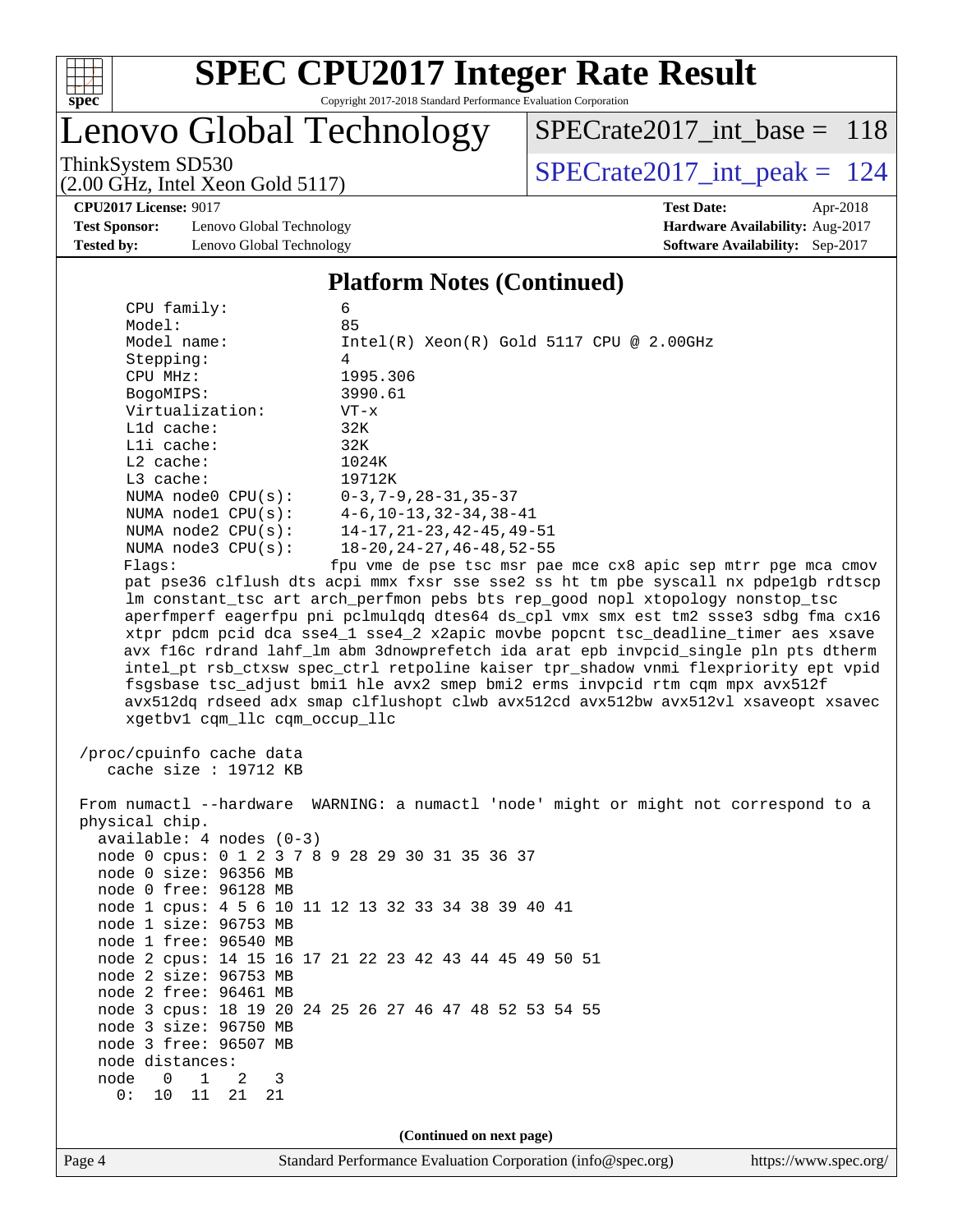|                                                                           | <b>SPEC CPU2017 Integer Rate Result</b><br>Copyright 2017-2018 Standard Performance Evaluation Corporation                                                                                                                                                                                                                                                            |                                                                                                                                                                                                                                                                     |
|---------------------------------------------------------------------------|-----------------------------------------------------------------------------------------------------------------------------------------------------------------------------------------------------------------------------------------------------------------------------------------------------------------------------------------------------------------------|---------------------------------------------------------------------------------------------------------------------------------------------------------------------------------------------------------------------------------------------------------------------|
| spec <sup>®</sup>                                                         | Lenovo Global Technology                                                                                                                                                                                                                                                                                                                                              | $SPECrate2017\_int\_base = 118$                                                                                                                                                                                                                                     |
| ThinkSystem SD530                                                         | $(2.00$ GHz, Intel Xeon Gold 5117)                                                                                                                                                                                                                                                                                                                                    | $SPECrate2017\_int\_peak = 124$                                                                                                                                                                                                                                     |
| <b>CPU2017 License: 9017</b><br><b>Test Sponsor:</b><br><b>Tested by:</b> | Lenovo Global Technology<br>Lenovo Global Technology                                                                                                                                                                                                                                                                                                                  | <b>Test Date:</b><br>Apr-2018<br>Hardware Availability: Aug-2017<br>Software Availability: Sep-2017                                                                                                                                                                 |
|                                                                           | <b>Platform Notes (Continued)</b>                                                                                                                                                                                                                                                                                                                                     |                                                                                                                                                                                                                                                                     |
| 1:<br>11<br>2:<br>21<br>3:<br>21                                          | 21<br>21<br>10<br>21<br>10<br>11<br>21<br>11<br>10                                                                                                                                                                                                                                                                                                                    |                                                                                                                                                                                                                                                                     |
| From /proc/meminfo<br>MemTotal:<br>HugePages_Total:<br>Hugepagesize:      | 395892988 kB<br>0<br>2048 kB                                                                                                                                                                                                                                                                                                                                          |                                                                                                                                                                                                                                                                     |
| SuSE-release:<br>os-release:<br>ID="sles"<br>uname $-a$ :                 | From /etc/*release* /etc/*version*<br>SUSE Linux Enterprise Server 12 (x86_64)<br>$VERSION = 12$<br>$PATCHLEVEL = 2$<br># Please check /etc/os-release for details about this release.<br>NAME="SLES"<br>VERSION="12-SP2"<br>VERSION_ID="12.2"<br>PRETTY_NAME="SUSE Linux Enterprise Server 12 SP2"<br>$ANSI$ _COLOR=" $0:32$ "<br>CPE_NAME="cpe:/o:suse:sles:12:sp2" | # This file is deprecated and will be removed in a future service pack or release.<br>Linux stark-04 4.4.114-92.64-default #1 SMP Thu Feb 1 19:18:19 UTC 2018 (c6ce5db)                                                                                             |
|                                                                           | x86_64 x86_64 x86_64 GNU/Linux<br>run-level 3 Apr 10 22:16                                                                                                                                                                                                                                                                                                            |                                                                                                                                                                                                                                                                     |
| Filesystem<br>/dev/sda4                                                   | SPEC is set to: /home/cpu2017.1.0.2.ic18.0<br>Type Size Used Avail Use% Mounted on<br>689G 8.6G 681G<br>xfs                                                                                                                                                                                                                                                           | $2\%$ /home                                                                                                                                                                                                                                                         |
| Memory:                                                                   | frequent changes to hardware, firmware, and the "DMTF SMBIOS" standard.<br>BIOS Lenovo - [TEE121Q-1.30]- 02/07/2018<br>4x NO DIMM NO DIMM<br>12x Samsung M393A4K40BB2-CTD 32 GB 2 rank 2666, configured at 2400                                                                                                                                                       | Additional information from dmidecode follows. WARNING: Use caution when you interpret<br>this section. The 'dmidecode' program reads system data which is "intended to allow<br>hardware to be accurately determined", but the intent may not be met, as there are |
|                                                                           | (End of data from sysinfo program)                                                                                                                                                                                                                                                                                                                                    |                                                                                                                                                                                                                                                                     |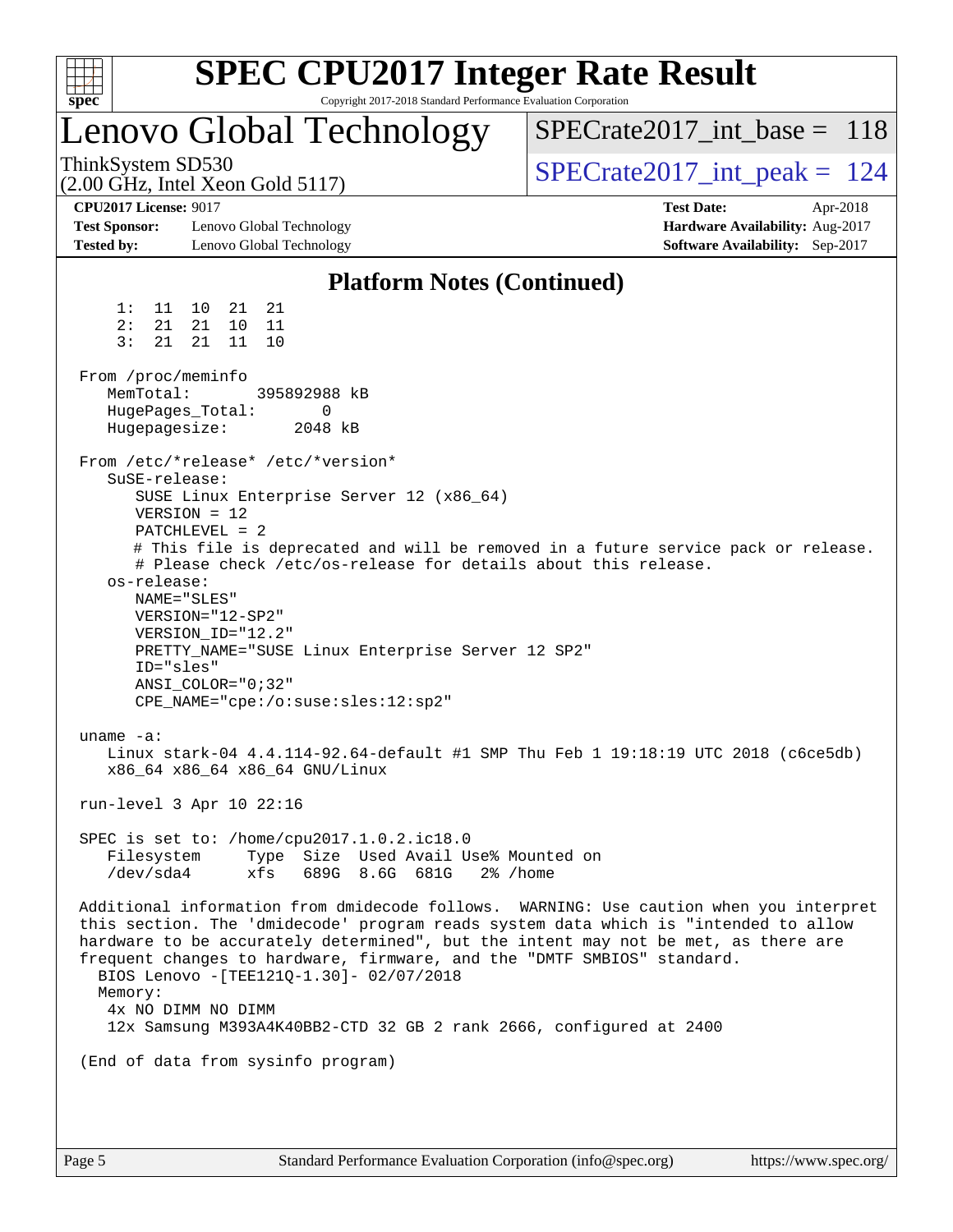

# **[SPEC CPU2017 Integer Rate Result](http://www.spec.org/auto/cpu2017/Docs/result-fields.html#SPECCPU2017IntegerRateResult)**

Copyright 2017-2018 Standard Performance Evaluation Corporation

## Lenovo Global Technology

[SPECrate2017\\_int\\_base =](http://www.spec.org/auto/cpu2017/Docs/result-fields.html#SPECrate2017intbase) 118

(2.00 GHz, Intel Xeon Gold 5117)

ThinkSystem SD530<br>  $(2.00 \text{ GHz})$  Intel Xeon Gold 5117)

**[Test Sponsor:](http://www.spec.org/auto/cpu2017/Docs/result-fields.html#TestSponsor)** Lenovo Global Technology **[Hardware Availability:](http://www.spec.org/auto/cpu2017/Docs/result-fields.html#HardwareAvailability)** Aug-2017 **[Tested by:](http://www.spec.org/auto/cpu2017/Docs/result-fields.html#Testedby)** Lenovo Global Technology **[Software Availability:](http://www.spec.org/auto/cpu2017/Docs/result-fields.html#SoftwareAvailability)** Sep-2017

**[CPU2017 License:](http://www.spec.org/auto/cpu2017/Docs/result-fields.html#CPU2017License)** 9017 **[Test Date:](http://www.spec.org/auto/cpu2017/Docs/result-fields.html#TestDate)** Apr-2018

#### **[Compiler Version Notes](http://www.spec.org/auto/cpu2017/Docs/result-fields.html#CompilerVersionNotes)**

| 500.perlbench_r(base) 502.gcc_r(base) 505.mcf_r(base, peak)<br>CC.<br>525.x264_r(base, peak) 557.xz_r(base, peak) |
|-------------------------------------------------------------------------------------------------------------------|
| icc (ICC) 18.0.0 20170811<br>Copyright (C) 1985-2017 Intel Corporation. All rights reserved.                      |
| 500.perlbench_r(peak) 502.gcc_r(peak)<br>CC.                                                                      |
| icc (ICC) 18.0.0 20170811<br>Copyright (C) 1985-2017 Intel Corporation. All rights reserved.                      |
| CXXC 520.omnetpp_r(base) 523.xalancbmk_r(base) 531.deepsjeng_r(base)<br>$541.$ leela $r(base)$                    |
| icpc (ICC) 18.0.0 20170811<br>Copyright (C) 1985-2017 Intel Corporation. All rights reserved.                     |
| CXXC 520.omnetpp_r(peak) 523.xalancbmk_r(peak) 531.deepsjeng_r(peak)<br>$541.$ leela_r(peak)                      |
| icpc (ICC) 18.0.0 20170811<br>Copyright (C) 1985-2017 Intel Corporation. All rights reserved.                     |
| 548.exchange2_r(base, peak)<br>FC                                                                                 |
| ifort (IFORT) 18.0.0 20170811<br>Copyright (C) 1985-2017 Intel Corporation. All rights reserved.                  |
|                                                                                                                   |

## **[Base Compiler Invocation](http://www.spec.org/auto/cpu2017/Docs/result-fields.html#BaseCompilerInvocation)**

[C benchmarks](http://www.spec.org/auto/cpu2017/Docs/result-fields.html#Cbenchmarks): [icc](http://www.spec.org/cpu2017/results/res2018q2/cpu2017-20180513-05489.flags.html#user_CCbase_intel_icc_18.0_66fc1ee009f7361af1fbd72ca7dcefbb700085f36577c54f309893dd4ec40d12360134090235512931783d35fd58c0460139e722d5067c5574d8eaf2b3e37e92)

[C++ benchmarks:](http://www.spec.org/auto/cpu2017/Docs/result-fields.html#CXXbenchmarks) [icpc](http://www.spec.org/cpu2017/results/res2018q2/cpu2017-20180513-05489.flags.html#user_CXXbase_intel_icpc_18.0_c510b6838c7f56d33e37e94d029a35b4a7bccf4766a728ee175e80a419847e808290a9b78be685c44ab727ea267ec2f070ec5dc83b407c0218cded6866a35d07)

**(Continued on next page)**

Page 6 Standard Performance Evaluation Corporation [\(info@spec.org\)](mailto:info@spec.org) <https://www.spec.org/>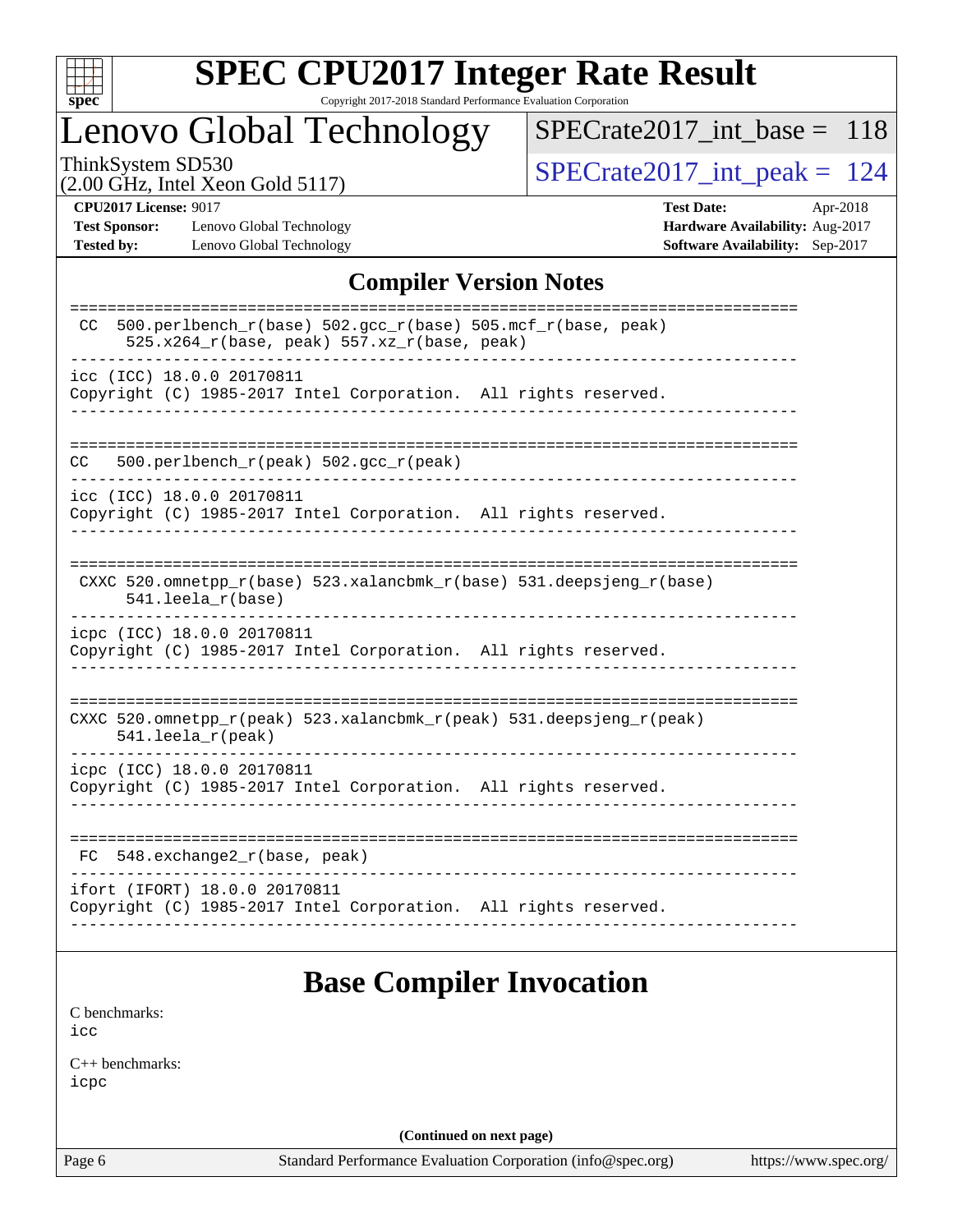

## Lenovo Global Technology

 $SPECrate2017\_int\_base = 118$ 

(2.00 GHz, Intel Xeon Gold 5117)

ThinkSystem SD530<br>  $\frac{124}{100}$  [SPECrate2017\\_int\\_peak =](http://www.spec.org/auto/cpu2017/Docs/result-fields.html#SPECrate2017intpeak) 124

**[Test Sponsor:](http://www.spec.org/auto/cpu2017/Docs/result-fields.html#TestSponsor)** Lenovo Global Technology **[Hardware Availability:](http://www.spec.org/auto/cpu2017/Docs/result-fields.html#HardwareAvailability)** Aug-2017 **[Tested by:](http://www.spec.org/auto/cpu2017/Docs/result-fields.html#Testedby)** Lenovo Global Technology **[Software Availability:](http://www.spec.org/auto/cpu2017/Docs/result-fields.html#SoftwareAvailability)** Sep-2017

**[CPU2017 License:](http://www.spec.org/auto/cpu2017/Docs/result-fields.html#CPU2017License)** 9017 **[Test Date:](http://www.spec.org/auto/cpu2017/Docs/result-fields.html#TestDate)** Apr-2018

## **[Base Compiler Invocation \(Continued\)](http://www.spec.org/auto/cpu2017/Docs/result-fields.html#BaseCompilerInvocation)**

[Fortran benchmarks](http://www.spec.org/auto/cpu2017/Docs/result-fields.html#Fortranbenchmarks): [ifort](http://www.spec.org/cpu2017/results/res2018q2/cpu2017-20180513-05489.flags.html#user_FCbase_intel_ifort_18.0_8111460550e3ca792625aed983ce982f94888b8b503583aa7ba2b8303487b4d8a21a13e7191a45c5fd58ff318f48f9492884d4413fa793fd88dd292cad7027ca)

**[Base Portability Flags](http://www.spec.org/auto/cpu2017/Docs/result-fields.html#BasePortabilityFlags)**

 500.perlbench\_r: [-DSPEC\\_LP64](http://www.spec.org/cpu2017/results/res2018q2/cpu2017-20180513-05489.flags.html#b500.perlbench_r_basePORTABILITY_DSPEC_LP64) [-DSPEC\\_LINUX\\_X64](http://www.spec.org/cpu2017/results/res2018q2/cpu2017-20180513-05489.flags.html#b500.perlbench_r_baseCPORTABILITY_DSPEC_LINUX_X64) 502.gcc\_r: [-DSPEC\\_LP64](http://www.spec.org/cpu2017/results/res2018q2/cpu2017-20180513-05489.flags.html#suite_basePORTABILITY502_gcc_r_DSPEC_LP64) 505.mcf\_r: [-DSPEC\\_LP64](http://www.spec.org/cpu2017/results/res2018q2/cpu2017-20180513-05489.flags.html#suite_basePORTABILITY505_mcf_r_DSPEC_LP64) 520.omnetpp\_r: [-DSPEC\\_LP64](http://www.spec.org/cpu2017/results/res2018q2/cpu2017-20180513-05489.flags.html#suite_basePORTABILITY520_omnetpp_r_DSPEC_LP64) 523.xalancbmk\_r: [-DSPEC\\_LP64](http://www.spec.org/cpu2017/results/res2018q2/cpu2017-20180513-05489.flags.html#suite_basePORTABILITY523_xalancbmk_r_DSPEC_LP64) [-DSPEC\\_LINUX](http://www.spec.org/cpu2017/results/res2018q2/cpu2017-20180513-05489.flags.html#b523.xalancbmk_r_baseCXXPORTABILITY_DSPEC_LINUX) 525.x264\_r: [-DSPEC\\_LP64](http://www.spec.org/cpu2017/results/res2018q2/cpu2017-20180513-05489.flags.html#suite_basePORTABILITY525_x264_r_DSPEC_LP64) 531.deepsjeng\_r: [-DSPEC\\_LP64](http://www.spec.org/cpu2017/results/res2018q2/cpu2017-20180513-05489.flags.html#suite_basePORTABILITY531_deepsjeng_r_DSPEC_LP64) 541.leela\_r: [-DSPEC\\_LP64](http://www.spec.org/cpu2017/results/res2018q2/cpu2017-20180513-05489.flags.html#suite_basePORTABILITY541_leela_r_DSPEC_LP64) 548.exchange2\_r: [-DSPEC\\_LP64](http://www.spec.org/cpu2017/results/res2018q2/cpu2017-20180513-05489.flags.html#suite_basePORTABILITY548_exchange2_r_DSPEC_LP64) 557.xz\_r: [-DSPEC\\_LP64](http://www.spec.org/cpu2017/results/res2018q2/cpu2017-20180513-05489.flags.html#suite_basePORTABILITY557_xz_r_DSPEC_LP64)

## **[Base Optimization Flags](http://www.spec.org/auto/cpu2017/Docs/result-fields.html#BaseOptimizationFlags)**

[C benchmarks](http://www.spec.org/auto/cpu2017/Docs/result-fields.html#Cbenchmarks):

[-Wl,-z,muldefs](http://www.spec.org/cpu2017/results/res2018q2/cpu2017-20180513-05489.flags.html#user_CCbase_link_force_multiple1_b4cbdb97b34bdee9ceefcfe54f4c8ea74255f0b02a4b23e853cdb0e18eb4525ac79b5a88067c842dd0ee6996c24547a27a4b99331201badda8798ef8a743f577) [-xCORE-AVX512](http://www.spec.org/cpu2017/results/res2018q2/cpu2017-20180513-05489.flags.html#user_CCbase_f-xCORE-AVX512) [-ipo](http://www.spec.org/cpu2017/results/res2018q2/cpu2017-20180513-05489.flags.html#user_CCbase_f-ipo) [-O3](http://www.spec.org/cpu2017/results/res2018q2/cpu2017-20180513-05489.flags.html#user_CCbase_f-O3) [-no-prec-div](http://www.spec.org/cpu2017/results/res2018q2/cpu2017-20180513-05489.flags.html#user_CCbase_f-no-prec-div) [-qopt-mem-layout-trans=3](http://www.spec.org/cpu2017/results/res2018q2/cpu2017-20180513-05489.flags.html#user_CCbase_f-qopt-mem-layout-trans_de80db37974c74b1f0e20d883f0b675c88c3b01e9d123adea9b28688d64333345fb62bc4a798493513fdb68f60282f9a726aa07f478b2f7113531aecce732043) [-L/usr/local/je5.0.1-64/lib](http://www.spec.org/cpu2017/results/res2018q2/cpu2017-20180513-05489.flags.html#user_CCbase_jemalloc_link_path64_4b10a636b7bce113509b17f3bd0d6226c5fb2346b9178c2d0232c14f04ab830f976640479e5c33dc2bcbbdad86ecfb6634cbbd4418746f06f368b512fced5394) [-ljemalloc](http://www.spec.org/cpu2017/results/res2018q2/cpu2017-20180513-05489.flags.html#user_CCbase_jemalloc_link_lib_d1249b907c500fa1c0672f44f562e3d0f79738ae9e3c4a9c376d49f265a04b9c99b167ecedbf6711b3085be911c67ff61f150a17b3472be731631ba4d0471706)

[C++ benchmarks:](http://www.spec.org/auto/cpu2017/Docs/result-fields.html#CXXbenchmarks)

[-Wl,-z,muldefs](http://www.spec.org/cpu2017/results/res2018q2/cpu2017-20180513-05489.flags.html#user_CXXbase_link_force_multiple1_b4cbdb97b34bdee9ceefcfe54f4c8ea74255f0b02a4b23e853cdb0e18eb4525ac79b5a88067c842dd0ee6996c24547a27a4b99331201badda8798ef8a743f577) [-xCORE-AVX512](http://www.spec.org/cpu2017/results/res2018q2/cpu2017-20180513-05489.flags.html#user_CXXbase_f-xCORE-AVX512) [-ipo](http://www.spec.org/cpu2017/results/res2018q2/cpu2017-20180513-05489.flags.html#user_CXXbase_f-ipo) [-O3](http://www.spec.org/cpu2017/results/res2018q2/cpu2017-20180513-05489.flags.html#user_CXXbase_f-O3) [-no-prec-div](http://www.spec.org/cpu2017/results/res2018q2/cpu2017-20180513-05489.flags.html#user_CXXbase_f-no-prec-div) [-qopt-mem-layout-trans=3](http://www.spec.org/cpu2017/results/res2018q2/cpu2017-20180513-05489.flags.html#user_CXXbase_f-qopt-mem-layout-trans_de80db37974c74b1f0e20d883f0b675c88c3b01e9d123adea9b28688d64333345fb62bc4a798493513fdb68f60282f9a726aa07f478b2f7113531aecce732043) [-L/usr/local/je5.0.1-64/lib](http://www.spec.org/cpu2017/results/res2018q2/cpu2017-20180513-05489.flags.html#user_CXXbase_jemalloc_link_path64_4b10a636b7bce113509b17f3bd0d6226c5fb2346b9178c2d0232c14f04ab830f976640479e5c33dc2bcbbdad86ecfb6634cbbd4418746f06f368b512fced5394) [-ljemalloc](http://www.spec.org/cpu2017/results/res2018q2/cpu2017-20180513-05489.flags.html#user_CXXbase_jemalloc_link_lib_d1249b907c500fa1c0672f44f562e3d0f79738ae9e3c4a9c376d49f265a04b9c99b167ecedbf6711b3085be911c67ff61f150a17b3472be731631ba4d0471706)

[Fortran benchmarks](http://www.spec.org/auto/cpu2017/Docs/result-fields.html#Fortranbenchmarks):

[-Wl,-z,muldefs](http://www.spec.org/cpu2017/results/res2018q2/cpu2017-20180513-05489.flags.html#user_FCbase_link_force_multiple1_b4cbdb97b34bdee9ceefcfe54f4c8ea74255f0b02a4b23e853cdb0e18eb4525ac79b5a88067c842dd0ee6996c24547a27a4b99331201badda8798ef8a743f577) [-xCORE-AVX512](http://www.spec.org/cpu2017/results/res2018q2/cpu2017-20180513-05489.flags.html#user_FCbase_f-xCORE-AVX512) [-ipo](http://www.spec.org/cpu2017/results/res2018q2/cpu2017-20180513-05489.flags.html#user_FCbase_f-ipo) [-O3](http://www.spec.org/cpu2017/results/res2018q2/cpu2017-20180513-05489.flags.html#user_FCbase_f-O3) [-no-prec-div](http://www.spec.org/cpu2017/results/res2018q2/cpu2017-20180513-05489.flags.html#user_FCbase_f-no-prec-div) [-qopt-mem-layout-trans=3](http://www.spec.org/cpu2017/results/res2018q2/cpu2017-20180513-05489.flags.html#user_FCbase_f-qopt-mem-layout-trans_de80db37974c74b1f0e20d883f0b675c88c3b01e9d123adea9b28688d64333345fb62bc4a798493513fdb68f60282f9a726aa07f478b2f7113531aecce732043) [-nostandard-realloc-lhs](http://www.spec.org/cpu2017/results/res2018q2/cpu2017-20180513-05489.flags.html#user_FCbase_f_2003_std_realloc_82b4557e90729c0f113870c07e44d33d6f5a304b4f63d4c15d2d0f1fab99f5daaed73bdb9275d9ae411527f28b936061aa8b9c8f2d63842963b95c9dd6426b8a) [-align array32byte](http://www.spec.org/cpu2017/results/res2018q2/cpu2017-20180513-05489.flags.html#user_FCbase_align_array32byte_b982fe038af199962ba9a80c053b8342c548c85b40b8e86eb3cc33dee0d7986a4af373ac2d51c3f7cf710a18d62fdce2948f201cd044323541f22fc0fffc51b6) [-L/usr/local/je5.0.1-64/lib](http://www.spec.org/cpu2017/results/res2018q2/cpu2017-20180513-05489.flags.html#user_FCbase_jemalloc_link_path64_4b10a636b7bce113509b17f3bd0d6226c5fb2346b9178c2d0232c14f04ab830f976640479e5c33dc2bcbbdad86ecfb6634cbbd4418746f06f368b512fced5394) [-ljemalloc](http://www.spec.org/cpu2017/results/res2018q2/cpu2017-20180513-05489.flags.html#user_FCbase_jemalloc_link_lib_d1249b907c500fa1c0672f44f562e3d0f79738ae9e3c4a9c376d49f265a04b9c99b167ecedbf6711b3085be911c67ff61f150a17b3472be731631ba4d0471706)

## **[Base Other Flags](http://www.spec.org/auto/cpu2017/Docs/result-fields.html#BaseOtherFlags)**

[C benchmarks](http://www.spec.org/auto/cpu2017/Docs/result-fields.html#Cbenchmarks):  $-m64 - std= c11$  $-m64 - std= c11$ 

[C++ benchmarks:](http://www.spec.org/auto/cpu2017/Docs/result-fields.html#CXXbenchmarks)  $-m64$ 

**(Continued on next page)**

Page 7 Standard Performance Evaluation Corporation [\(info@spec.org\)](mailto:info@spec.org) <https://www.spec.org/>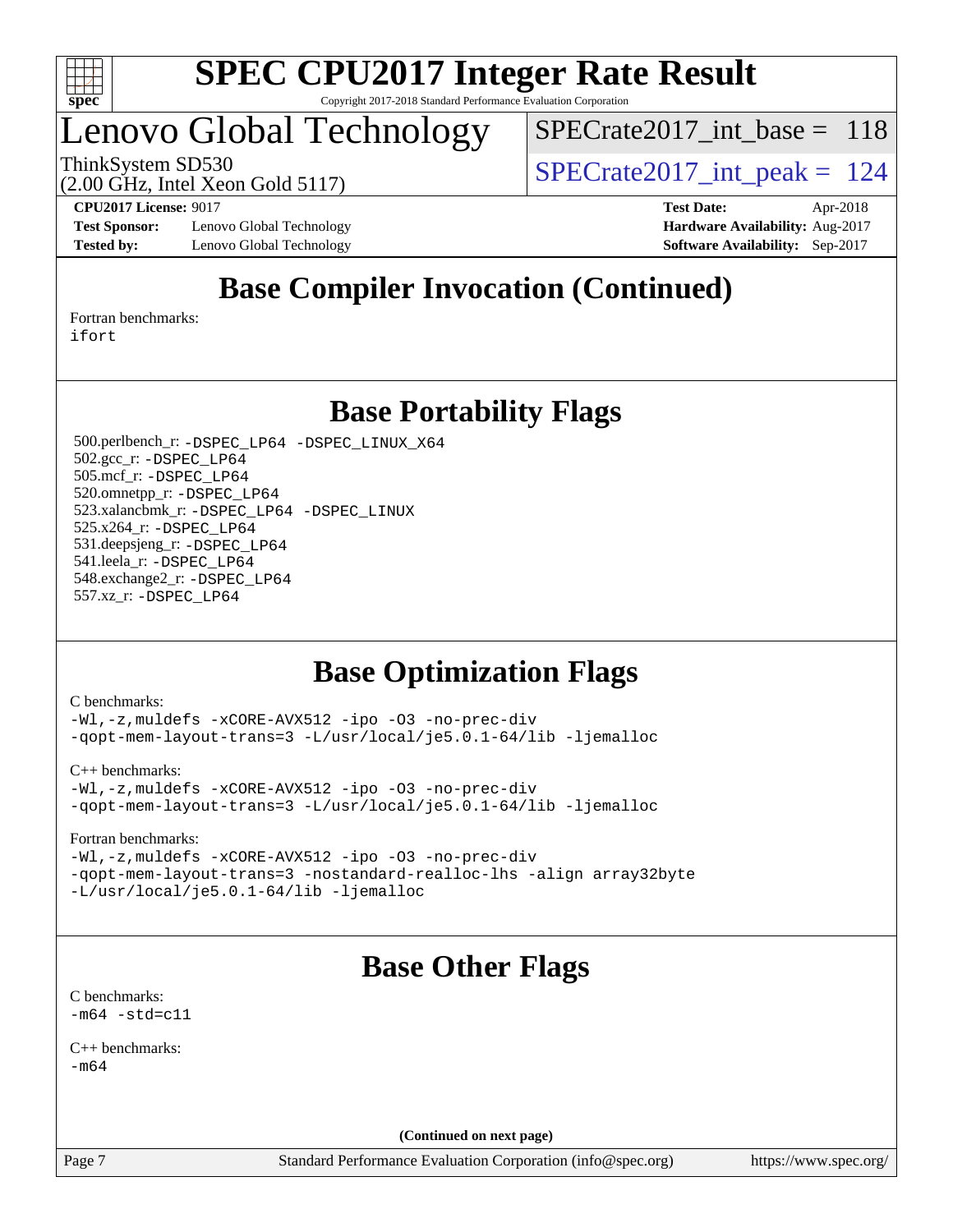

## Lenovo Global Technology

[SPECrate2017\\_int\\_base =](http://www.spec.org/auto/cpu2017/Docs/result-fields.html#SPECrate2017intbase) 118

(2.00 GHz, Intel Xeon Gold 5117)

ThinkSystem SD530  $SPECrate2017\_int\_peak = 124$ 

**[Test Sponsor:](http://www.spec.org/auto/cpu2017/Docs/result-fields.html#TestSponsor)** Lenovo Global Technology **[Hardware Availability:](http://www.spec.org/auto/cpu2017/Docs/result-fields.html#HardwareAvailability)** Aug-2017 **[Tested by:](http://www.spec.org/auto/cpu2017/Docs/result-fields.html#Testedby)** Lenovo Global Technology **[Software Availability:](http://www.spec.org/auto/cpu2017/Docs/result-fields.html#SoftwareAvailability)** Sep-2017

**[CPU2017 License:](http://www.spec.org/auto/cpu2017/Docs/result-fields.html#CPU2017License)** 9017 **[Test Date:](http://www.spec.org/auto/cpu2017/Docs/result-fields.html#TestDate)** Apr-2018

## **[Base Other Flags \(Continued\)](http://www.spec.org/auto/cpu2017/Docs/result-fields.html#BaseOtherFlags)**

[Fortran benchmarks](http://www.spec.org/auto/cpu2017/Docs/result-fields.html#Fortranbenchmarks):

[-m64](http://www.spec.org/cpu2017/results/res2018q2/cpu2017-20180513-05489.flags.html#user_FCbase_intel_intel64_18.0_af43caccfc8ded86e7699f2159af6efc7655f51387b94da716254467f3c01020a5059329e2569e4053f409e7c9202a7efc638f7a6d1ffb3f52dea4a3e31d82ab)

### **[Peak Compiler Invocation](http://www.spec.org/auto/cpu2017/Docs/result-fields.html#PeakCompilerInvocation)**

[C benchmarks](http://www.spec.org/auto/cpu2017/Docs/result-fields.html#Cbenchmarks):  $i$ cc

[C++ benchmarks:](http://www.spec.org/auto/cpu2017/Docs/result-fields.html#CXXbenchmarks) [icpc](http://www.spec.org/cpu2017/results/res2018q2/cpu2017-20180513-05489.flags.html#user_CXXpeak_intel_icpc_18.0_c510b6838c7f56d33e37e94d029a35b4a7bccf4766a728ee175e80a419847e808290a9b78be685c44ab727ea267ec2f070ec5dc83b407c0218cded6866a35d07)

[Fortran benchmarks](http://www.spec.org/auto/cpu2017/Docs/result-fields.html#Fortranbenchmarks): [ifort](http://www.spec.org/cpu2017/results/res2018q2/cpu2017-20180513-05489.flags.html#user_FCpeak_intel_ifort_18.0_8111460550e3ca792625aed983ce982f94888b8b503583aa7ba2b8303487b4d8a21a13e7191a45c5fd58ff318f48f9492884d4413fa793fd88dd292cad7027ca)

## **[Peak Portability Flags](http://www.spec.org/auto/cpu2017/Docs/result-fields.html#PeakPortabilityFlags)**

 500.perlbench\_r: [-DSPEC\\_LP64](http://www.spec.org/cpu2017/results/res2018q2/cpu2017-20180513-05489.flags.html#b500.perlbench_r_peakPORTABILITY_DSPEC_LP64) [-DSPEC\\_LINUX\\_X64](http://www.spec.org/cpu2017/results/res2018q2/cpu2017-20180513-05489.flags.html#b500.perlbench_r_peakCPORTABILITY_DSPEC_LINUX_X64) 502.gcc\_r: [-D\\_FILE\\_OFFSET\\_BITS=64](http://www.spec.org/cpu2017/results/res2018q2/cpu2017-20180513-05489.flags.html#user_peakPORTABILITY502_gcc_r_file_offset_bits_64_5ae949a99b284ddf4e95728d47cb0843d81b2eb0e18bdfe74bbf0f61d0b064f4bda2f10ea5eb90e1dcab0e84dbc592acfc5018bc955c18609f94ddb8d550002c) 505.mcf\_r: [-DSPEC\\_LP64](http://www.spec.org/cpu2017/results/res2018q2/cpu2017-20180513-05489.flags.html#suite_peakPORTABILITY505_mcf_r_DSPEC_LP64) 520.omnetpp\_r: [-DSPEC\\_LP64](http://www.spec.org/cpu2017/results/res2018q2/cpu2017-20180513-05489.flags.html#suite_peakPORTABILITY520_omnetpp_r_DSPEC_LP64) 523.xalancbmk\_r: [-D\\_FILE\\_OFFSET\\_BITS=64](http://www.spec.org/cpu2017/results/res2018q2/cpu2017-20180513-05489.flags.html#user_peakPORTABILITY523_xalancbmk_r_file_offset_bits_64_5ae949a99b284ddf4e95728d47cb0843d81b2eb0e18bdfe74bbf0f61d0b064f4bda2f10ea5eb90e1dcab0e84dbc592acfc5018bc955c18609f94ddb8d550002c) [-DSPEC\\_LINUX](http://www.spec.org/cpu2017/results/res2018q2/cpu2017-20180513-05489.flags.html#b523.xalancbmk_r_peakCXXPORTABILITY_DSPEC_LINUX) 525.x264\_r: [-DSPEC\\_LP64](http://www.spec.org/cpu2017/results/res2018q2/cpu2017-20180513-05489.flags.html#suite_peakPORTABILITY525_x264_r_DSPEC_LP64) 531.deepsjeng\_r: [-DSPEC\\_LP64](http://www.spec.org/cpu2017/results/res2018q2/cpu2017-20180513-05489.flags.html#suite_peakPORTABILITY531_deepsjeng_r_DSPEC_LP64) 541.leela\_r: [-DSPEC\\_LP64](http://www.spec.org/cpu2017/results/res2018q2/cpu2017-20180513-05489.flags.html#suite_peakPORTABILITY541_leela_r_DSPEC_LP64) 548.exchange2\_r: [-DSPEC\\_LP64](http://www.spec.org/cpu2017/results/res2018q2/cpu2017-20180513-05489.flags.html#suite_peakPORTABILITY548_exchange2_r_DSPEC_LP64) 557.xz\_r: [-DSPEC\\_LP64](http://www.spec.org/cpu2017/results/res2018q2/cpu2017-20180513-05489.flags.html#suite_peakPORTABILITY557_xz_r_DSPEC_LP64)

## **[Peak Optimization Flags](http://www.spec.org/auto/cpu2017/Docs/result-fields.html#PeakOptimizationFlags)**

[C benchmarks](http://www.spec.org/auto/cpu2017/Docs/result-fields.html#Cbenchmarks):

 500.perlbench\_r: [-Wl,-z,muldefs](http://www.spec.org/cpu2017/results/res2018q2/cpu2017-20180513-05489.flags.html#user_peakEXTRA_LDFLAGS500_perlbench_r_link_force_multiple1_b4cbdb97b34bdee9ceefcfe54f4c8ea74255f0b02a4b23e853cdb0e18eb4525ac79b5a88067c842dd0ee6996c24547a27a4b99331201badda8798ef8a743f577) [-prof-gen](http://www.spec.org/cpu2017/results/res2018q2/cpu2017-20180513-05489.flags.html#user_peakPASS1_CFLAGSPASS1_LDFLAGS500_perlbench_r_prof_gen_5aa4926d6013ddb2a31985c654b3eb18169fc0c6952a63635c234f711e6e63dd76e94ad52365559451ec499a2cdb89e4dc58ba4c67ef54ca681ffbe1461d6b36)(pass 1) [-prof-use](http://www.spec.org/cpu2017/results/res2018q2/cpu2017-20180513-05489.flags.html#user_peakPASS2_CFLAGSPASS2_LDFLAGS500_perlbench_r_prof_use_1a21ceae95f36a2b53c25747139a6c16ca95bd9def2a207b4f0849963b97e94f5260e30a0c64f4bb623698870e679ca08317ef8150905d41bd88c6f78df73f19)(pass 2) [-ipo](http://www.spec.org/cpu2017/results/res2018q2/cpu2017-20180513-05489.flags.html#user_peakPASS1_COPTIMIZEPASS2_COPTIMIZE500_perlbench_r_f-ipo) [-xCORE-AVX512](http://www.spec.org/cpu2017/results/res2018q2/cpu2017-20180513-05489.flags.html#user_peakPASS2_COPTIMIZE500_perlbench_r_f-xCORE-AVX512) [-O3](http://www.spec.org/cpu2017/results/res2018q2/cpu2017-20180513-05489.flags.html#user_peakPASS1_COPTIMIZEPASS2_COPTIMIZE500_perlbench_r_f-O3) [-no-prec-div](http://www.spec.org/cpu2017/results/res2018q2/cpu2017-20180513-05489.flags.html#user_peakPASS1_COPTIMIZEPASS2_COPTIMIZE500_perlbench_r_f-no-prec-div) [-qopt-mem-layout-trans=3](http://www.spec.org/cpu2017/results/res2018q2/cpu2017-20180513-05489.flags.html#user_peakPASS1_COPTIMIZEPASS2_COPTIMIZE500_perlbench_r_f-qopt-mem-layout-trans_de80db37974c74b1f0e20d883f0b675c88c3b01e9d123adea9b28688d64333345fb62bc4a798493513fdb68f60282f9a726aa07f478b2f7113531aecce732043) [-fno-strict-overflow](http://www.spec.org/cpu2017/results/res2018q2/cpu2017-20180513-05489.flags.html#user_peakEXTRA_OPTIMIZE500_perlbench_r_f-fno-strict-overflow) [-L/usr/local/je5.0.1-64/lib](http://www.spec.org/cpu2017/results/res2018q2/cpu2017-20180513-05489.flags.html#user_peakEXTRA_LIBS500_perlbench_r_jemalloc_link_path64_4b10a636b7bce113509b17f3bd0d6226c5fb2346b9178c2d0232c14f04ab830f976640479e5c33dc2bcbbdad86ecfb6634cbbd4418746f06f368b512fced5394) [-ljemalloc](http://www.spec.org/cpu2017/results/res2018q2/cpu2017-20180513-05489.flags.html#user_peakEXTRA_LIBS500_perlbench_r_jemalloc_link_lib_d1249b907c500fa1c0672f44f562e3d0f79738ae9e3c4a9c376d49f265a04b9c99b167ecedbf6711b3085be911c67ff61f150a17b3472be731631ba4d0471706)

```
 502.gcc_r: -L/opt/intel/compilers_and_libraries_2018/linux/lib/ia32
-Wl,-z,muldefs -prof-gen(pass 1) -prof-use(pass 2) -ipo
-xCORE-AVX512 -O3 -no-prec-div -qopt-mem-layout-trans=3
-L/usr/local/je5.0.1-32/lib -ljemalloc
```
**(Continued on next page)**

| Page 8<br>Standard Performance Evaluation Corporation (info@spec.org) | https://www.spec.org/ |
|-----------------------------------------------------------------------|-----------------------|
|-----------------------------------------------------------------------|-----------------------|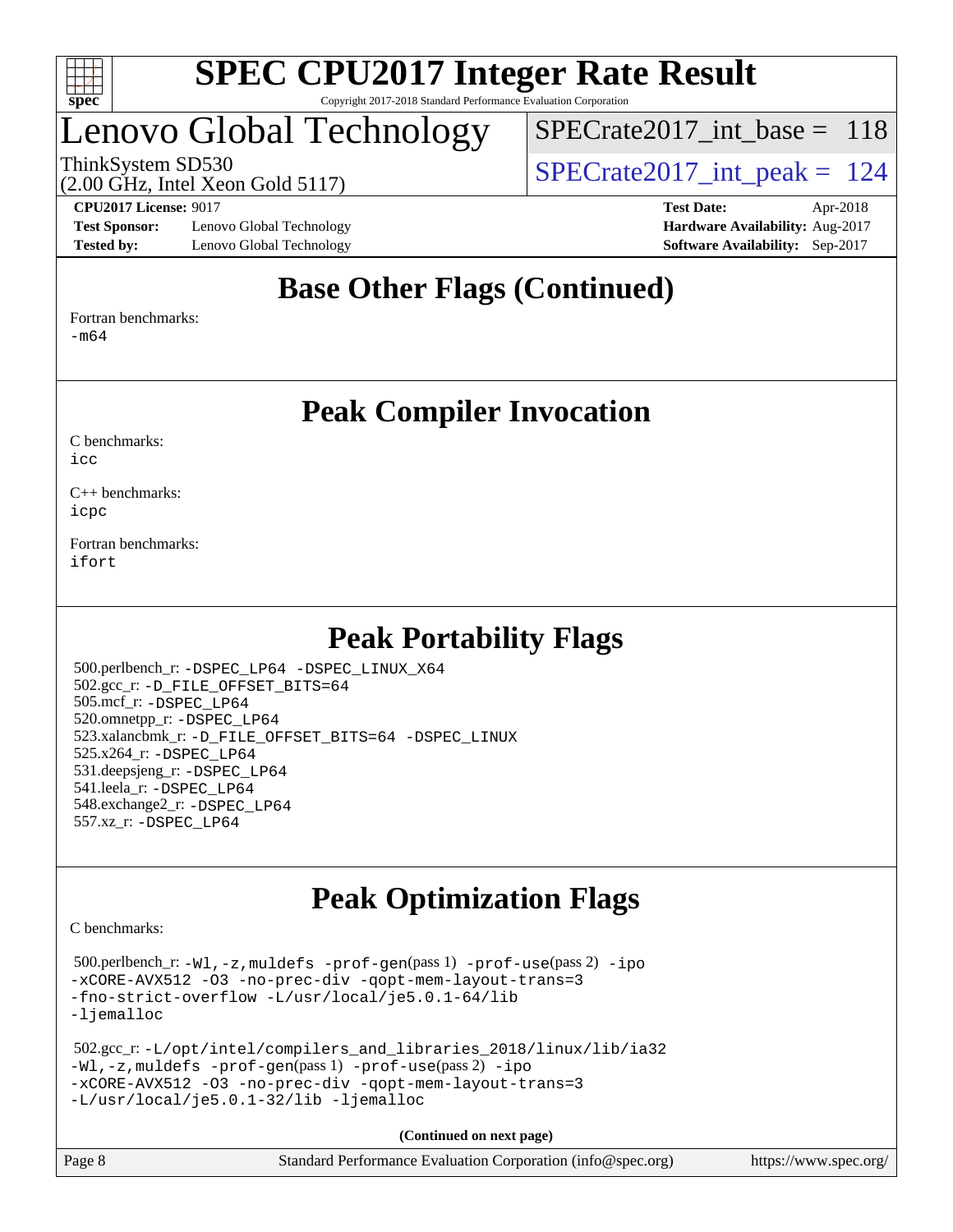

## Lenovo Global Technology

 $SPECrate2017\_int\_base = 118$ 

(2.00 GHz, Intel Xeon Gold 5117)

ThinkSystem SD530  $SPECrate2017\_int\_peak = 124$ 

# **[CPU2017 License:](http://www.spec.org/auto/cpu2017/Docs/result-fields.html#CPU2017License)** 9017 **[Test Date:](http://www.spec.org/auto/cpu2017/Docs/result-fields.html#TestDate)** Apr-2018

**[Test Sponsor:](http://www.spec.org/auto/cpu2017/Docs/result-fields.html#TestSponsor)** Lenovo Global Technology **[Hardware Availability:](http://www.spec.org/auto/cpu2017/Docs/result-fields.html#HardwareAvailability)** Aug-2017 **[Tested by:](http://www.spec.org/auto/cpu2017/Docs/result-fields.html#Testedby)** Lenovo Global Technology **[Software Availability:](http://www.spec.org/auto/cpu2017/Docs/result-fields.html#SoftwareAvailability)** Sep-2017

## **[Peak Optimization Flags \(Continued\)](http://www.spec.org/auto/cpu2017/Docs/result-fields.html#PeakOptimizationFlags)**

 505.mcf\_r: [-Wl,-z,muldefs](http://www.spec.org/cpu2017/results/res2018q2/cpu2017-20180513-05489.flags.html#user_peakEXTRA_LDFLAGS505_mcf_r_link_force_multiple1_b4cbdb97b34bdee9ceefcfe54f4c8ea74255f0b02a4b23e853cdb0e18eb4525ac79b5a88067c842dd0ee6996c24547a27a4b99331201badda8798ef8a743f577) [-xCORE-AVX512](http://www.spec.org/cpu2017/results/res2018q2/cpu2017-20180513-05489.flags.html#user_peakCOPTIMIZE505_mcf_r_f-xCORE-AVX512) [-ipo](http://www.spec.org/cpu2017/results/res2018q2/cpu2017-20180513-05489.flags.html#user_peakCOPTIMIZE505_mcf_r_f-ipo) [-O3](http://www.spec.org/cpu2017/results/res2018q2/cpu2017-20180513-05489.flags.html#user_peakCOPTIMIZE505_mcf_r_f-O3) [-no-prec-div](http://www.spec.org/cpu2017/results/res2018q2/cpu2017-20180513-05489.flags.html#user_peakCOPTIMIZE505_mcf_r_f-no-prec-div) [-qopt-mem-layout-trans=3](http://www.spec.org/cpu2017/results/res2018q2/cpu2017-20180513-05489.flags.html#user_peakCOPTIMIZE505_mcf_r_f-qopt-mem-layout-trans_de80db37974c74b1f0e20d883f0b675c88c3b01e9d123adea9b28688d64333345fb62bc4a798493513fdb68f60282f9a726aa07f478b2f7113531aecce732043) [-L/usr/local/je5.0.1-64/lib](http://www.spec.org/cpu2017/results/res2018q2/cpu2017-20180513-05489.flags.html#user_peakEXTRA_LIBS505_mcf_r_jemalloc_link_path64_4b10a636b7bce113509b17f3bd0d6226c5fb2346b9178c2d0232c14f04ab830f976640479e5c33dc2bcbbdad86ecfb6634cbbd4418746f06f368b512fced5394) [-ljemalloc](http://www.spec.org/cpu2017/results/res2018q2/cpu2017-20180513-05489.flags.html#user_peakEXTRA_LIBS505_mcf_r_jemalloc_link_lib_d1249b907c500fa1c0672f44f562e3d0f79738ae9e3c4a9c376d49f265a04b9c99b167ecedbf6711b3085be911c67ff61f150a17b3472be731631ba4d0471706) 525.x264\_r: [-Wl,-z,muldefs](http://www.spec.org/cpu2017/results/res2018q2/cpu2017-20180513-05489.flags.html#user_peakEXTRA_LDFLAGS525_x264_r_link_force_multiple1_b4cbdb97b34bdee9ceefcfe54f4c8ea74255f0b02a4b23e853cdb0e18eb4525ac79b5a88067c842dd0ee6996c24547a27a4b99331201badda8798ef8a743f577) [-xCORE-AVX512](http://www.spec.org/cpu2017/results/res2018q2/cpu2017-20180513-05489.flags.html#user_peakCOPTIMIZE525_x264_r_f-xCORE-AVX512) [-ipo](http://www.spec.org/cpu2017/results/res2018q2/cpu2017-20180513-05489.flags.html#user_peakCOPTIMIZE525_x264_r_f-ipo) [-O3](http://www.spec.org/cpu2017/results/res2018q2/cpu2017-20180513-05489.flags.html#user_peakCOPTIMIZE525_x264_r_f-O3) [-no-prec-div](http://www.spec.org/cpu2017/results/res2018q2/cpu2017-20180513-05489.flags.html#user_peakCOPTIMIZE525_x264_r_f-no-prec-div) [-qopt-mem-layout-trans=3](http://www.spec.org/cpu2017/results/res2018q2/cpu2017-20180513-05489.flags.html#user_peakCOPTIMIZE525_x264_r_f-qopt-mem-layout-trans_de80db37974c74b1f0e20d883f0b675c88c3b01e9d123adea9b28688d64333345fb62bc4a798493513fdb68f60282f9a726aa07f478b2f7113531aecce732043) [-fno-alias](http://www.spec.org/cpu2017/results/res2018q2/cpu2017-20180513-05489.flags.html#user_peakEXTRA_OPTIMIZE525_x264_r_f-no-alias_77dbac10d91cbfe898fbf4a29d1b29b694089caa623bdd1baccc9957d4edbe8d106c0b357e2748a65b44fc9e83d78098bb898077f3fe92f9faf24f7bd4a07ed7) [-L/usr/local/je5.0.1-64/lib](http://www.spec.org/cpu2017/results/res2018q2/cpu2017-20180513-05489.flags.html#user_peakEXTRA_LIBS525_x264_r_jemalloc_link_path64_4b10a636b7bce113509b17f3bd0d6226c5fb2346b9178c2d0232c14f04ab830f976640479e5c33dc2bcbbdad86ecfb6634cbbd4418746f06f368b512fced5394) [-ljemalloc](http://www.spec.org/cpu2017/results/res2018q2/cpu2017-20180513-05489.flags.html#user_peakEXTRA_LIBS525_x264_r_jemalloc_link_lib_d1249b907c500fa1c0672f44f562e3d0f79738ae9e3c4a9c376d49f265a04b9c99b167ecedbf6711b3085be911c67ff61f150a17b3472be731631ba4d0471706) 557.xz\_r: Same as 505.mcf\_r [C++ benchmarks:](http://www.spec.org/auto/cpu2017/Docs/result-fields.html#CXXbenchmarks) 520.omnetpp\_r: [-Wl,-z,muldefs](http://www.spec.org/cpu2017/results/res2018q2/cpu2017-20180513-05489.flags.html#user_peakEXTRA_LDFLAGS520_omnetpp_r_link_force_multiple1_b4cbdb97b34bdee9ceefcfe54f4c8ea74255f0b02a4b23e853cdb0e18eb4525ac79b5a88067c842dd0ee6996c24547a27a4b99331201badda8798ef8a743f577) [-prof-gen](http://www.spec.org/cpu2017/results/res2018q2/cpu2017-20180513-05489.flags.html#user_peakPASS1_CXXFLAGSPASS1_LDFLAGS520_omnetpp_r_prof_gen_5aa4926d6013ddb2a31985c654b3eb18169fc0c6952a63635c234f711e6e63dd76e94ad52365559451ec499a2cdb89e4dc58ba4c67ef54ca681ffbe1461d6b36)(pass 1) [-prof-use](http://www.spec.org/cpu2017/results/res2018q2/cpu2017-20180513-05489.flags.html#user_peakPASS2_CXXFLAGSPASS2_LDFLAGS520_omnetpp_r_prof_use_1a21ceae95f36a2b53c25747139a6c16ca95bd9def2a207b4f0849963b97e94f5260e30a0c64f4bb623698870e679ca08317ef8150905d41bd88c6f78df73f19)(pass 2) [-ipo](http://www.spec.org/cpu2017/results/res2018q2/cpu2017-20180513-05489.flags.html#user_peakPASS1_CXXOPTIMIZEPASS2_CXXOPTIMIZE520_omnetpp_r_f-ipo) [-xCORE-AVX512](http://www.spec.org/cpu2017/results/res2018q2/cpu2017-20180513-05489.flags.html#user_peakPASS2_CXXOPTIMIZE520_omnetpp_r_f-xCORE-AVX512) [-O3](http://www.spec.org/cpu2017/results/res2018q2/cpu2017-20180513-05489.flags.html#user_peakPASS1_CXXOPTIMIZEPASS2_CXXOPTIMIZE520_omnetpp_r_f-O3) [-no-prec-div](http://www.spec.org/cpu2017/results/res2018q2/cpu2017-20180513-05489.flags.html#user_peakPASS1_CXXOPTIMIZEPASS2_CXXOPTIMIZE520_omnetpp_r_f-no-prec-div) [-qopt-mem-layout-trans=3](http://www.spec.org/cpu2017/results/res2018q2/cpu2017-20180513-05489.flags.html#user_peakPASS1_CXXOPTIMIZEPASS2_CXXOPTIMIZE520_omnetpp_r_f-qopt-mem-layout-trans_de80db37974c74b1f0e20d883f0b675c88c3b01e9d123adea9b28688d64333345fb62bc4a798493513fdb68f60282f9a726aa07f478b2f7113531aecce732043) [-L/usr/local/je5.0.1-64/lib](http://www.spec.org/cpu2017/results/res2018q2/cpu2017-20180513-05489.flags.html#user_peakEXTRA_LIBS520_omnetpp_r_jemalloc_link_path64_4b10a636b7bce113509b17f3bd0d6226c5fb2346b9178c2d0232c14f04ab830f976640479e5c33dc2bcbbdad86ecfb6634cbbd4418746f06f368b512fced5394) [-ljemalloc](http://www.spec.org/cpu2017/results/res2018q2/cpu2017-20180513-05489.flags.html#user_peakEXTRA_LIBS520_omnetpp_r_jemalloc_link_lib_d1249b907c500fa1c0672f44f562e3d0f79738ae9e3c4a9c376d49f265a04b9c99b167ecedbf6711b3085be911c67ff61f150a17b3472be731631ba4d0471706) 523.xalancbmk\_r: [-L/opt/intel/compilers\\_and\\_libraries\\_2018/linux/lib/ia32](http://www.spec.org/cpu2017/results/res2018q2/cpu2017-20180513-05489.flags.html#user_peakCXXLD523_xalancbmk_r_Enable-32bit-runtime_af243bdb1d79e4c7a4f720bf8275e627de2ecd461de63307bc14cef0633fde3cd7bb2facb32dcc8be9566045fb55d40ce2b72b725f73827aa7833441b71b9343)

[-Wl,-z,muldefs](http://www.spec.org/cpu2017/results/res2018q2/cpu2017-20180513-05489.flags.html#user_peakEXTRA_LDFLAGS523_xalancbmk_r_link_force_multiple1_b4cbdb97b34bdee9ceefcfe54f4c8ea74255f0b02a4b23e853cdb0e18eb4525ac79b5a88067c842dd0ee6996c24547a27a4b99331201badda8798ef8a743f577) [-prof-gen](http://www.spec.org/cpu2017/results/res2018q2/cpu2017-20180513-05489.flags.html#user_peakPASS1_CXXFLAGSPASS1_LDFLAGS523_xalancbmk_r_prof_gen_5aa4926d6013ddb2a31985c654b3eb18169fc0c6952a63635c234f711e6e63dd76e94ad52365559451ec499a2cdb89e4dc58ba4c67ef54ca681ffbe1461d6b36)(pass 1) [-prof-use](http://www.spec.org/cpu2017/results/res2018q2/cpu2017-20180513-05489.flags.html#user_peakPASS2_CXXFLAGSPASS2_LDFLAGS523_xalancbmk_r_prof_use_1a21ceae95f36a2b53c25747139a6c16ca95bd9def2a207b4f0849963b97e94f5260e30a0c64f4bb623698870e679ca08317ef8150905d41bd88c6f78df73f19)(pass 2) [-ipo](http://www.spec.org/cpu2017/results/res2018q2/cpu2017-20180513-05489.flags.html#user_peakPASS1_CXXOPTIMIZEPASS2_CXXOPTIMIZE523_xalancbmk_r_f-ipo) [-xCORE-AVX512](http://www.spec.org/cpu2017/results/res2018q2/cpu2017-20180513-05489.flags.html#user_peakPASS2_CXXOPTIMIZE523_xalancbmk_r_f-xCORE-AVX512) [-O3](http://www.spec.org/cpu2017/results/res2018q2/cpu2017-20180513-05489.flags.html#user_peakPASS1_CXXOPTIMIZEPASS2_CXXOPTIMIZE523_xalancbmk_r_f-O3) [-no-prec-div](http://www.spec.org/cpu2017/results/res2018q2/cpu2017-20180513-05489.flags.html#user_peakPASS1_CXXOPTIMIZEPASS2_CXXOPTIMIZE523_xalancbmk_r_f-no-prec-div) [-qopt-mem-layout-trans=3](http://www.spec.org/cpu2017/results/res2018q2/cpu2017-20180513-05489.flags.html#user_peakPASS1_CXXOPTIMIZEPASS2_CXXOPTIMIZE523_xalancbmk_r_f-qopt-mem-layout-trans_de80db37974c74b1f0e20d883f0b675c88c3b01e9d123adea9b28688d64333345fb62bc4a798493513fdb68f60282f9a726aa07f478b2f7113531aecce732043) [-L/usr/local/je5.0.1-32/lib](http://www.spec.org/cpu2017/results/res2018q2/cpu2017-20180513-05489.flags.html#user_peakEXTRA_LIBS523_xalancbmk_r_jemalloc_link_path32_e29f22e8e6c17053bbc6a0971f5a9c01a601a06bb1a59df2084b77a2fe0a2995b64fd4256feaeea39eeba3aae142e96e2b2b0a28974019c0c0c88139a84f900a) [-ljemalloc](http://www.spec.org/cpu2017/results/res2018q2/cpu2017-20180513-05489.flags.html#user_peakEXTRA_LIBS523_xalancbmk_r_jemalloc_link_lib_d1249b907c500fa1c0672f44f562e3d0f79738ae9e3c4a9c376d49f265a04b9c99b167ecedbf6711b3085be911c67ff61f150a17b3472be731631ba4d0471706)

531.deepsjeng\_r: Same as 520.omnetpp\_r

541.leela\_r: Same as 520.omnetpp\_r

#### [Fortran benchmarks](http://www.spec.org/auto/cpu2017/Docs/result-fields.html#Fortranbenchmarks):

[-Wl,-z,muldefs](http://www.spec.org/cpu2017/results/res2018q2/cpu2017-20180513-05489.flags.html#user_FCpeak_link_force_multiple1_b4cbdb97b34bdee9ceefcfe54f4c8ea74255f0b02a4b23e853cdb0e18eb4525ac79b5a88067c842dd0ee6996c24547a27a4b99331201badda8798ef8a743f577) [-xCORE-AVX512](http://www.spec.org/cpu2017/results/res2018q2/cpu2017-20180513-05489.flags.html#user_FCpeak_f-xCORE-AVX512) [-ipo](http://www.spec.org/cpu2017/results/res2018q2/cpu2017-20180513-05489.flags.html#user_FCpeak_f-ipo) [-O3](http://www.spec.org/cpu2017/results/res2018q2/cpu2017-20180513-05489.flags.html#user_FCpeak_f-O3) [-no-prec-div](http://www.spec.org/cpu2017/results/res2018q2/cpu2017-20180513-05489.flags.html#user_FCpeak_f-no-prec-div) [-qopt-mem-layout-trans=3](http://www.spec.org/cpu2017/results/res2018q2/cpu2017-20180513-05489.flags.html#user_FCpeak_f-qopt-mem-layout-trans_de80db37974c74b1f0e20d883f0b675c88c3b01e9d123adea9b28688d64333345fb62bc4a798493513fdb68f60282f9a726aa07f478b2f7113531aecce732043) [-nostandard-realloc-lhs](http://www.spec.org/cpu2017/results/res2018q2/cpu2017-20180513-05489.flags.html#user_FCpeak_f_2003_std_realloc_82b4557e90729c0f113870c07e44d33d6f5a304b4f63d4c15d2d0f1fab99f5daaed73bdb9275d9ae411527f28b936061aa8b9c8f2d63842963b95c9dd6426b8a) [-align array32byte](http://www.spec.org/cpu2017/results/res2018q2/cpu2017-20180513-05489.flags.html#user_FCpeak_align_array32byte_b982fe038af199962ba9a80c053b8342c548c85b40b8e86eb3cc33dee0d7986a4af373ac2d51c3f7cf710a18d62fdce2948f201cd044323541f22fc0fffc51b6) [-L/usr/local/je5.0.1-64/lib](http://www.spec.org/cpu2017/results/res2018q2/cpu2017-20180513-05489.flags.html#user_FCpeak_jemalloc_link_path64_4b10a636b7bce113509b17f3bd0d6226c5fb2346b9178c2d0232c14f04ab830f976640479e5c33dc2bcbbdad86ecfb6634cbbd4418746f06f368b512fced5394) [-ljemalloc](http://www.spec.org/cpu2017/results/res2018q2/cpu2017-20180513-05489.flags.html#user_FCpeak_jemalloc_link_lib_d1249b907c500fa1c0672f44f562e3d0f79738ae9e3c4a9c376d49f265a04b9c99b167ecedbf6711b3085be911c67ff61f150a17b3472be731631ba4d0471706)

## **[Peak Other Flags](http://www.spec.org/auto/cpu2017/Docs/result-fields.html#PeakOtherFlags)**

[C benchmarks \(except as noted below\)](http://www.spec.org/auto/cpu2017/Docs/result-fields.html#Cbenchmarksexceptasnotedbelow):  $-m64 - std= c11$  $-m64 - std= c11$  502.gcc\_r: [-m32](http://www.spec.org/cpu2017/results/res2018q2/cpu2017-20180513-05489.flags.html#user_peakCCLD502_gcc_r_intel_ia32_18.0_2666f1173eb60787016b673bfe1358e27016ef7649ea4884b7bc6187fd89dc221d14632e22638cde1c647a518de97358ab15d4ad098ee4e19a8b28d0c25e14bf) [-std=c11](http://www.spec.org/cpu2017/results/res2018q2/cpu2017-20180513-05489.flags.html#user_peakCCLD502_gcc_r_intel_compiler_c11_mode_0e1c27790398a4642dfca32ffe6c27b5796f9c2d2676156f2e42c9c44eaad0c049b1cdb667a270c34d979996257aeb8fc440bfb01818dbc9357bd9d174cb8524) [C++ benchmarks \(except as noted below\):](http://www.spec.org/auto/cpu2017/Docs/result-fields.html#CXXbenchmarksexceptasnotedbelow)  $-m64$ 

523.xalancbmk\_r: [-m32](http://www.spec.org/cpu2017/results/res2018q2/cpu2017-20180513-05489.flags.html#user_peakCXXLD523_xalancbmk_r_intel_ia32_18.0_2666f1173eb60787016b673bfe1358e27016ef7649ea4884b7bc6187fd89dc221d14632e22638cde1c647a518de97358ab15d4ad098ee4e19a8b28d0c25e14bf)

**(Continued on next page)**